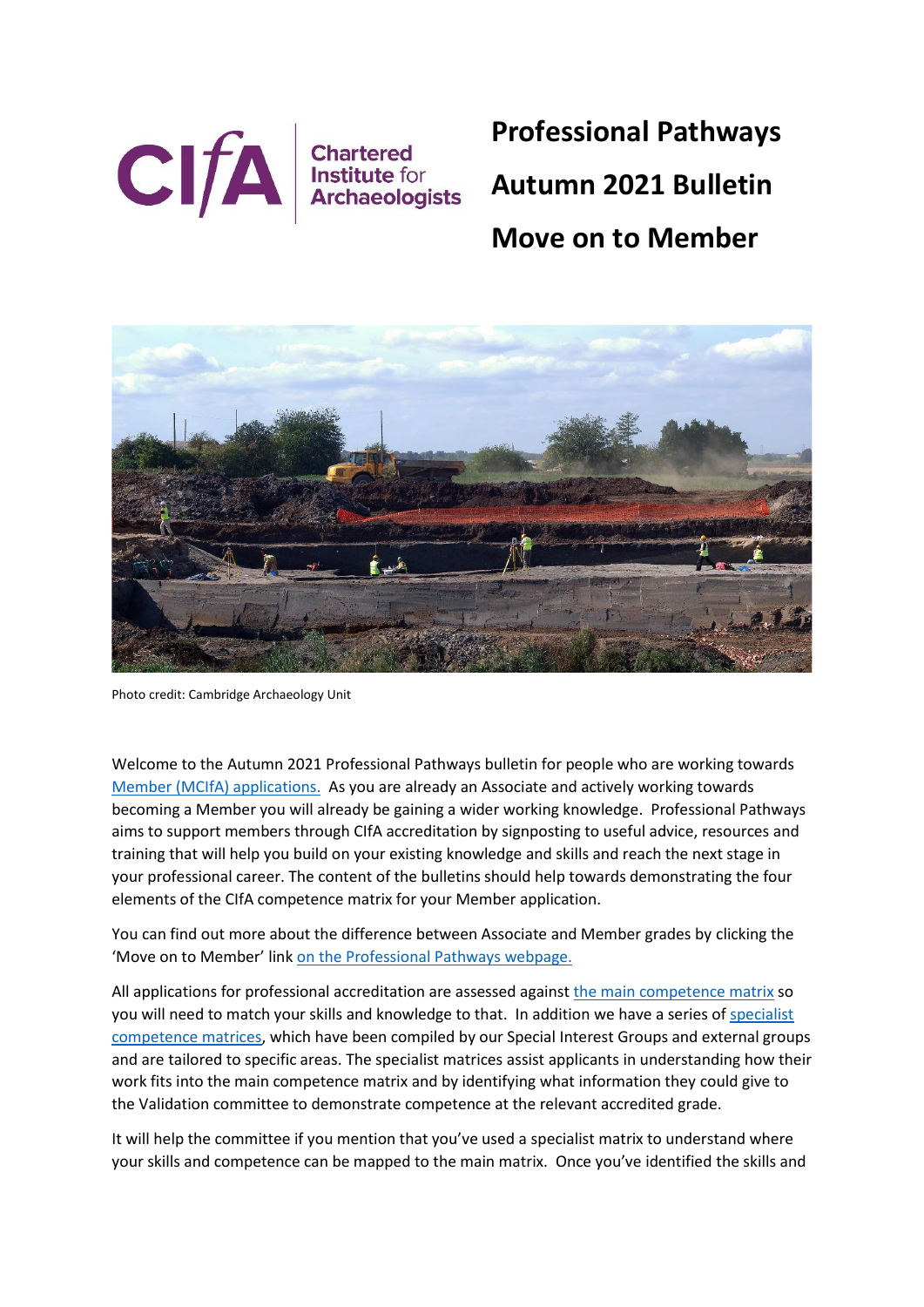knowledge you need to demonstrate in your statement of competence, it will be more straightforward to decide what evidence might support your application.

In this bulletin:

- How increasing your project management skills can enhance your career and help you make a successful application.
- Professional profile Sarah Howard, MCIfA
- Any questions?
- What are we doing at the moment?

# **How increasing your project management skills can enhance your career and help you make a successful MCIfA application.**

#### *"I'm not a Project Manager – can I apply for MCIfA?"*

It's a common misconception that you need to have 'Project Manager' in your job title to be able to apply for MCIfA accreditation. This isn't the case, but at MCIfA level you need to show that you take full responsibility for your own work and have a significant level of accountability for the work of others and/or the allocation of resources. For example you may manage a team on site, be responsible for managing HER resources or for managing your own time and resources as a self-employed specialist. You should be confident in making decisions based on your knowledge and have the depth of understanding to be able to see different approaches and solutions.

Learning project management skills might not seem relevant to the job you do or the direction in which you see your career developing but skills such as time, task and resources management are increasingly in demand across a broader range of job roles than you might expect. Here Kirsty Dingwall of Headland Archaeology describe[s how she became a project manager](https://headlandarchaeology.com/from-the-field-a-project-managers-perspective/) and what her job entails (courtesy Headland Archaeology).



Project management skills provide a range of tools and techniques that you can use in your current work role



to help increase your efficiency, meet deadlines, help with day-to-day work planning and develop the skills you need to take overall responsibility.

Understanding how collaboration between different disciplines can improve efficiency can help you to appreciate the roles that different professionals play in complex projects. In "I got 99 problems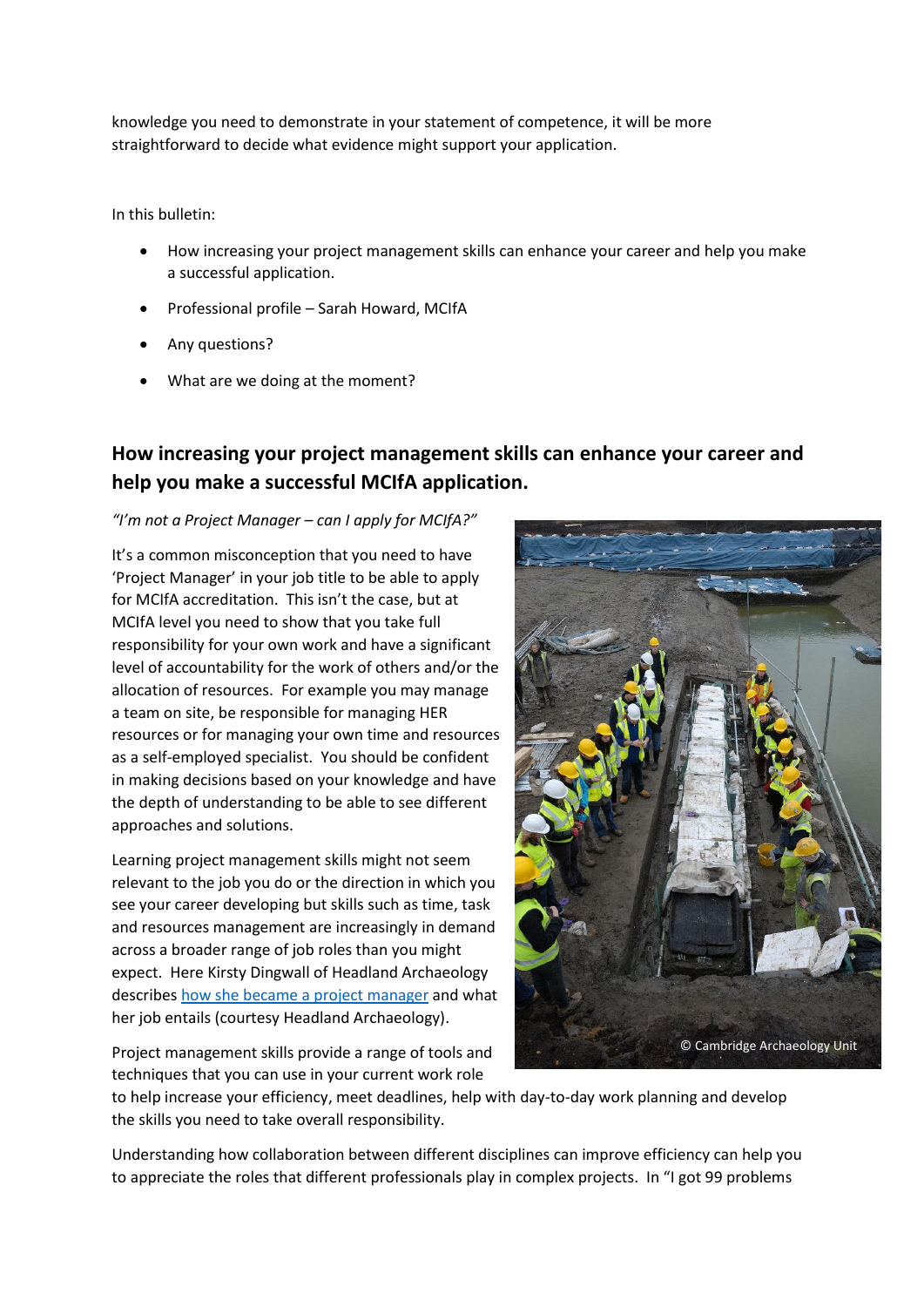but archaeology ain't one…" Naomi Trott, Senior Cultural heritage Consultant for Arcadis explores how integrated project planning helps to make things run smoothly [37:20mins [CIfA2021 -](https://www.youtube.com/watch?v=cZBFnMC5tp4) An [archaeologist, a town planner and an engineer walk onto a site... multidisciplinary environments and](https://www.youtube.com/watch?v=cZBFnMC5tp4)  [the archaeological profession](https://www.youtube.com/watch?v=cZBFnMC5tp4) ]. Having an overview of a project, appreciating the part that everyone plays and the most appropriate approach will help you to demonstrate the skills set out in the competence matrix under 'coping with complexity' and 'perception of context'.

Project management gives you the skills to identify and lead projects and is a great way to develop your autonomy.. If you are able to organise and carry out projects you will be an asset to any employer and organisation, as well as more able to manage your own work. it is a good idea to speak with your line manager to help identify these opportunities as part of your performance development appraisals.

Other ways to develop your project management skills include the ['Introduction to project](https://www.youtube.com/watch?v=iIC7tuo3VyE)  [management'](https://www.youtube.com/watch?v=iIC7tuo3VyE) lunch and learn session delivered by Martin Locock MCIfA. It is designed for people working in the sector who have had little contact with project management and covers project management as a discipline, common terminology and acronyms, the role of a project manager in the heritage sector, and challenges faced by those new to the role. You can find more recordings of CIfA events and past conferences (including those from this year) on our [Event recordings page.](https://www.archaeologists.net/events/event-recordings)

Historic England offers free online training o[n MoRPHE project management t](https://historicengland.org.uk/services-skills/training-skills/online-training/morphe/)hat you can study at your own pace and will take around four hours. It is tailored to the Historic England approach to project design and is a good introduction to creating project proposals and tracking your progress.



#### **Further reading**

<https://www.nauticalarchaeologysociety.org/diving-into-project-management>

*Project Management for Archaeology* 2017, Vilanova, R; Kloppenborg, T & Wells, K. Pub: Business Expert Press ISBN: 9781631572999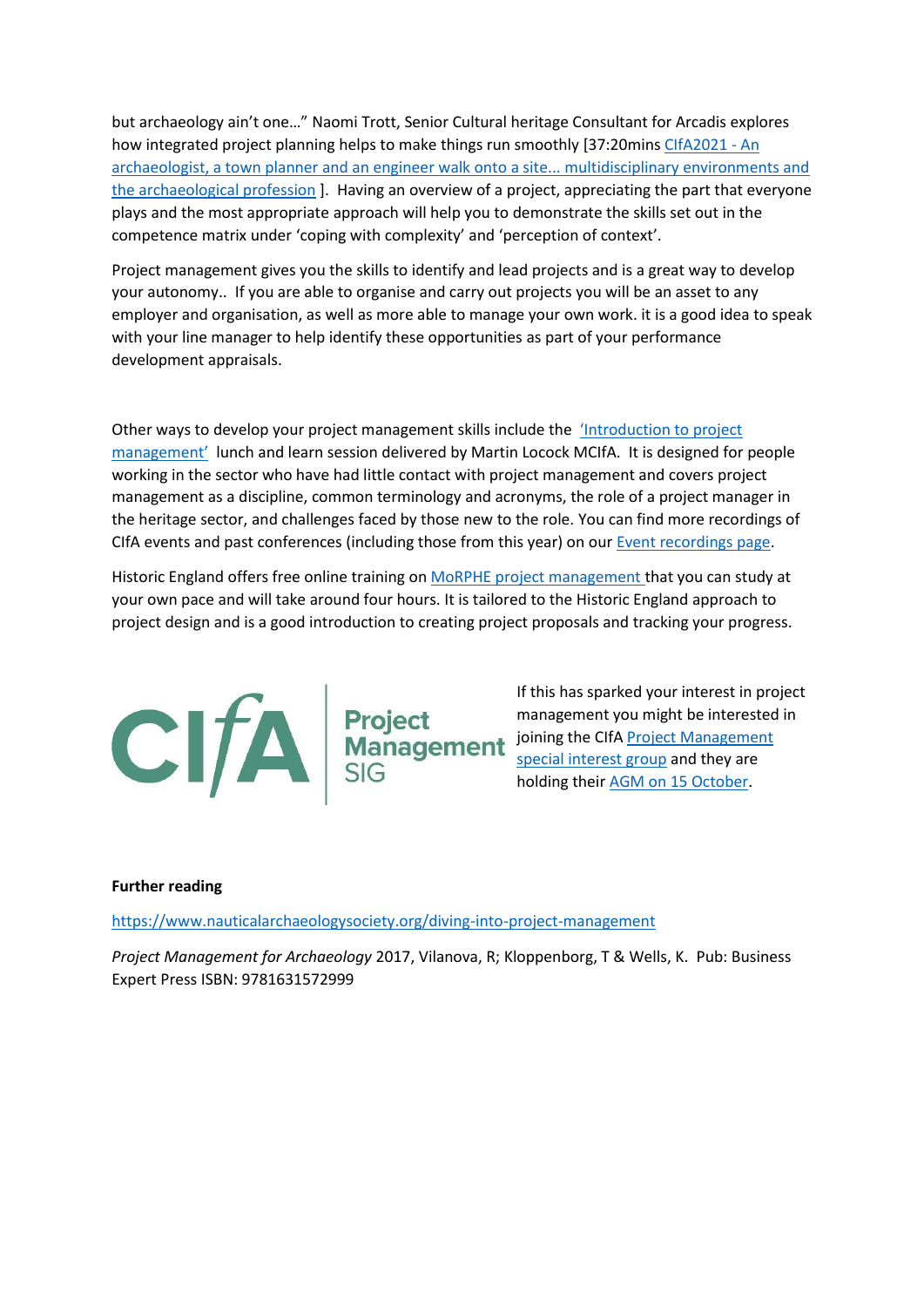## **Professional profile – Sarah Howard, MCIfA**

#### **Better late than never…**

I have been affiliated with CIfA since 2007 when I undertook a workplace learning bursary in archaeological heritage management at the Lake District National Park Authority. I am slightly ashamed to say that due to the way my career has progressed, lack of NVQ assessors 10 years ago, and pressure on my time from various commitments including a part-time PhD from 2011, I only formalised my CIfA membership in July this year after working for just under 14 years.

Although I was probably operating at MCIfA level from 2014, I found it difficult to evidence this because of changing jobs, varied experience, and my career progression not always being on an obvious upward trajectory. The issue I also found later was that the examples of work to support the MCIfA membership application need to be current to the last 2 years. As I progressed onto new roles, if I wanted to progress far enough within that new role to demonstrate competency within it, I would then lose the ability to draw upon past examples of work.



Finally, I completed my PhD and took up a single full-time role with the Environment Agency in July 2019. Along with my prior experience working in various roles for Historic England, I felt ready to start my application for MCIfA. However, covid presented a challenge with my examples of planning work not being publicly available and my former employer not able to easily supply copies due to limited access to servers. In a way this might have been a blessing in disguise, as I was able to use the last 18 months to build up my experience within a single full-time senior archaeologist role to be able to clearly evidence how I met the competency criteria for MCIfA.

Looking back, I can see that it might have been easier to have moved through the membership levels, and there are now many more people qualified to assess the archaeology NVQ for fast-track PCIfA, as well as accredited degrees. I don't think I am alone in struggling to see how my varied experience could be knitted together to support a coherent ACIfA or MCIfA level membership, having had 6 different roles, some concurrently, over 9 years, across 4 different regions. Most of us haven't had a chance to think about what direction our career was going and have instead chased precarious jobs around the country. Finally having job security has made me stop and think about where I am in my career and where I want to be, and I see full CIfA membership as playing a big part in that. I am looking forward to getting involved with selection committees to help other people like myself to submit successful applications for membership, and to draw upon my academic and professional experience to support the degree accreditation programme.

Sarah Howard PhD MSc MCIfA is Senior Archaeologist with the Environment Agency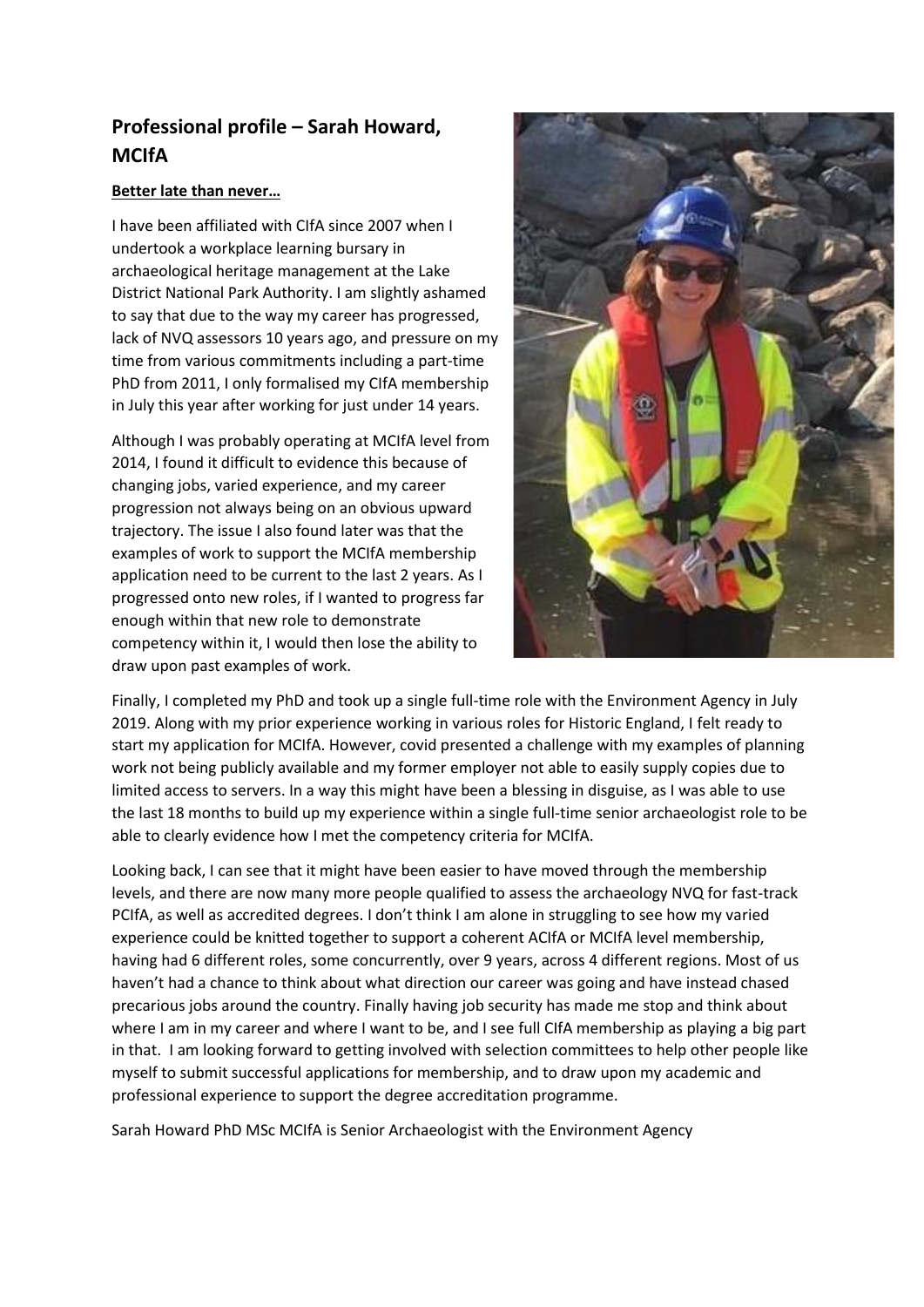### **Any questions? Please ask**

If you've got a question about CIfA or careers please send it to [anna.welch@archaeologists.net](mailto:anna.welch@archaeologists.net) or for membership application enquiries contact lianne.birney@archaeologists.net You'll get a confidential answer but if the information could help others it will be included in an anonymised FAQs section. Here's a couple of questions that have been asked recently:

#### **I've heard about degree apprenticeships in archaeology – what are they?**

Three Trailblazer apprenticeships have been developed at L7 – Cultural Heritage Conservator, Archaeological Specialist, and Historic Environment Advisor. You can find out more about them on [Historic Englan](https://historicengland.org.uk/services-skills/training-skills/work-based-training/heritage-apprenticeships/)d's website They are particularly useful to employers wishing to upskill staff so, if you are hoping to define your career path and evidence your attainment of specialist knowledge and skills, the first step might be to have a conversation with your manager about the possibility of a L7 apprenticeship.

#### **What sort of examples of work can I use for my application and how much should I write?**

You will need at least five examples of work that you've done within the past two years because the committee base the application on your current role so examples should support this, but these can be wide-ranging from project designs and survey data to outlines of courses you have taught, as well as reports. You can find a list of suggestions on ou[r MCIfA pages u](https://www.archaeologists.net/join/mcifa)nder 'examples of work'. The examples need to support what you say in your statement of competence and be your best, most complex work to help demonstrate the criteria s of the competence matrix. Length is not important as long as you have outlined your responsibilities and explained how these demonstrate the criteria.

### **What are we doing at the moment?**

We're continuing our Zoom digital tea and lunch breaks and have introduced an evening option too so we're hoping that everyone will get an opportunity to take part. Recent chat topics have included CSCS cards, neurodiversity and returning to work after taking time away. Join our next digital chat on 7 Oct from 12:30-13:15pm. We will be talking about: Menopause in the workplace with @Bajr44Respect & MWAH Menopause Group, and our developing neurodiversity & arch network to coincide with invisible #dyslexia week. We are repeating some of the more popular themes so please let us know if there's something you missed that you'd like to see again, or if you have an idea for a topic. [Book here,](https://bit.ly/3D118ug) we'd love to see you.

Conferences are a platform for you to tell the rest of the profession how you have been making your mark on the sector. Giving, as well as listening to, presentations is CPD and can be used as examples to demonstrate your professional competence against the matrix. Look out for a call for session papers for [CIfA's 2022 Conference](https://www.archaeologists.net/conference).